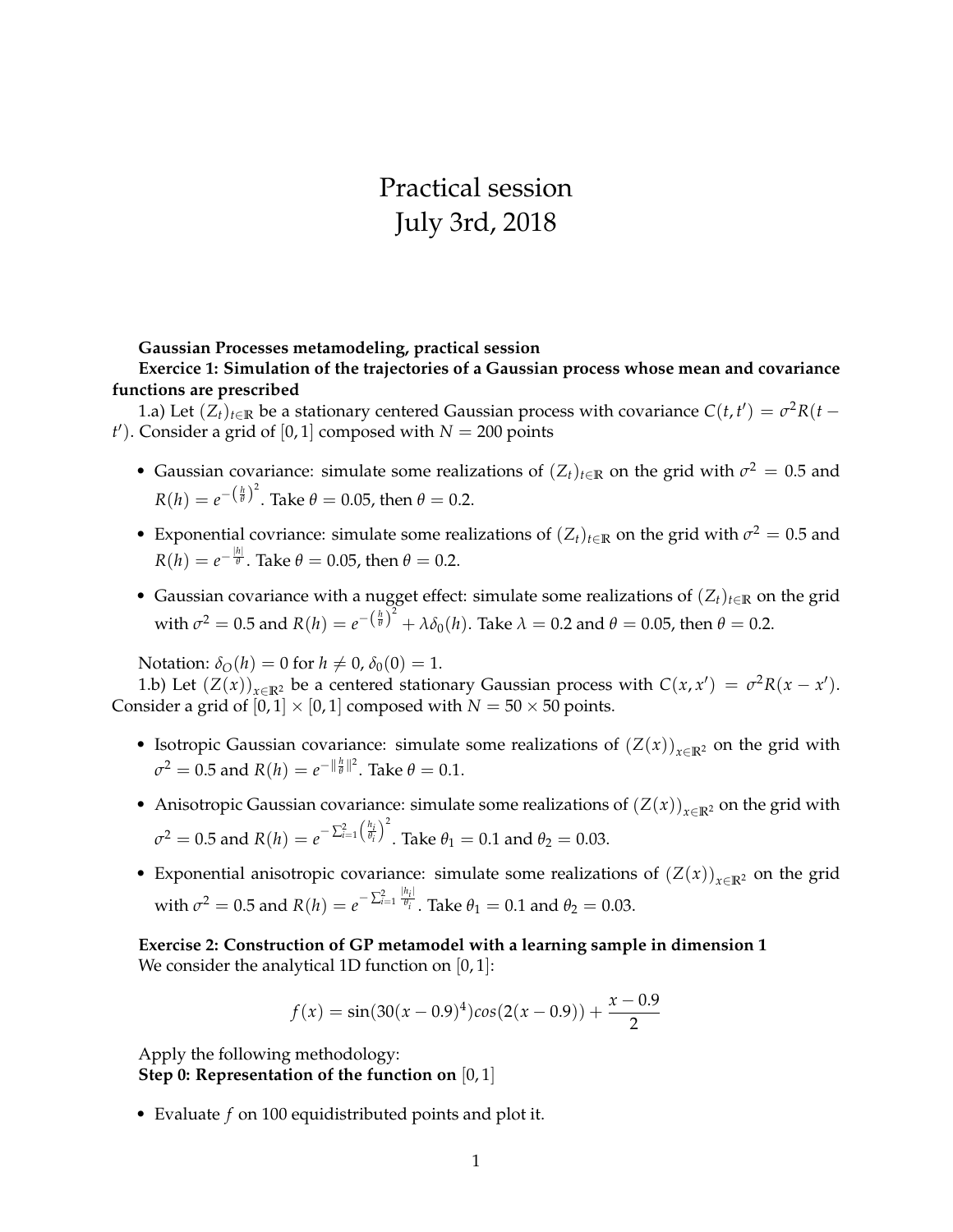### **Step 1: Construction of a learning sampleand evaluation of** *f* **on this learning sample**

- Vary the size of the leraning sample from  $N = 10$  to 30 points.
- Vary the nature of the design: equidistributed points on  $[0, 1]$ , random uniform sample on  $[0, 1]$ .

### **Step 2: Estimation of the parameters of the GP metamodel**

Let  $(Z(x))_{x\in\mathbb{R}^2}$  be a Gaussian process with constant mean and Matern 5/2 stationary covariance. That means

$$
R(h) = \left(1 + \frac{\sqrt{5}h}{\theta} + \frac{5h^2}{3\theta^2}\right) \exp\left(-\frac{\sqrt{5}h}{\theta}\right).
$$

Construct the metamodel based on *Z* conditionally to the learning sample:

- estimate the parameters of the metamodel;
- compute and plot the metamodel on the test sample;
- compute and plot the MSE on the test sample;
- compute  $Q^2$  on the test sample.

#### **Step 3: adaptive planification**

- find the point *x* where the MSE is maximal and add it to the learning sample;
- update the metamodel (estimation of the hyperparameters, construction of the predictor and computation of the MSE);
- Plot the predictor and MSE as in **Step 2**.

**Exercise 3: Construction of GP metamodel with a learning sample in dimension 2** We consider the schwefel2D analytical function on  $[-200,200]^2$ :

$$
f(x_1, x_2) = -x_1 \sin(\sqrt{|x_1|}) - x_2 \sin(\sqrt{|x_2|}).
$$

Apply thr following methodology: **Step 0: Representation of the function on** [−200, 200] 2

• evaluate  $f$  on an equidistributed grid with  $70 \times 70$  points and plot  $f$ .

## **Step 1: Construction of a design of experiments (learning sample) and evaluation of** *f* **on this design**

- vary the size of the learning sample from  $N = 70$  to 100 points;
- vary the type of designs: uniform random design, LHS.

#### **Step 2: Estimation of the parameters of the GP metamodel**

Let  $(Z(x)_{x\in\mathbb{R}^2})$  be a centered stationary Gaussian process with covariance Matern 3/2. Construct the metamodel based on *Z* conditionally to the points of the learning sample.